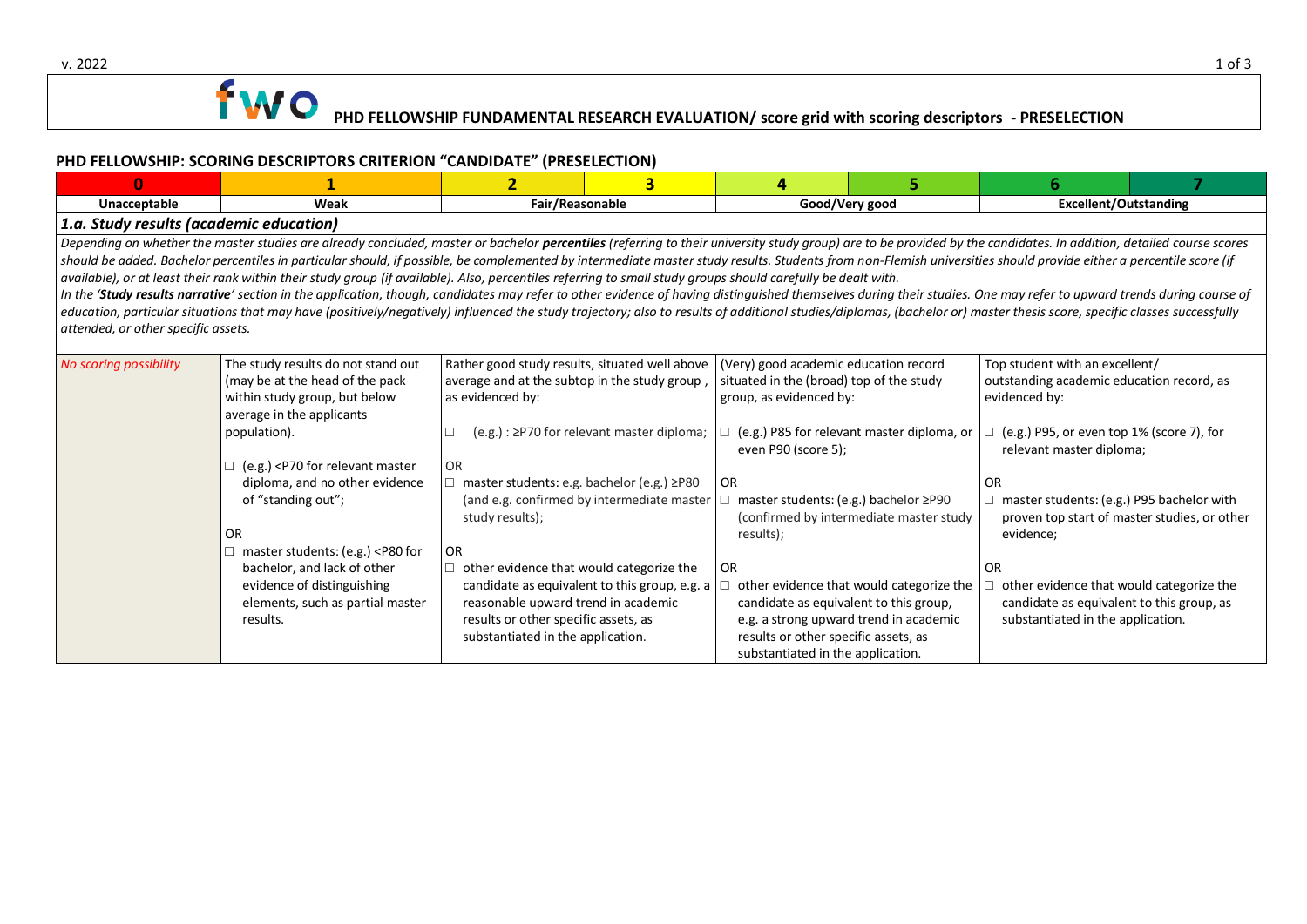

# **PHD FELLOWSHIP FUNDAMENTAL RESEARCH EVALUATION/ score grid with scoring descriptors - PRESELECTION**

| $\bf{0}$                                                                                                                                                                                                                                                                                                                                                                                                                                                                                                                                                                                                                                                                                                                                                                                                                                                                                                                                                                                                                                                                                                                                                                                                                                                                                                                                   | 1                                                                                                                                                                                   | $\overline{2}$                                                                                                                                                                                         | $\overline{\mathbf{3}}$                                                                                                                                                                              | 4                                                                                                                                                                                                                                                                                                                                                                        | 5                                                                                                                                                                                                                                                                                                                                                                                                           | 6                                                                                                                                                         |                                                                                                                 |  |  |  |  |  |  |
|--------------------------------------------------------------------------------------------------------------------------------------------------------------------------------------------------------------------------------------------------------------------------------------------------------------------------------------------------------------------------------------------------------------------------------------------------------------------------------------------------------------------------------------------------------------------------------------------------------------------------------------------------------------------------------------------------------------------------------------------------------------------------------------------------------------------------------------------------------------------------------------------------------------------------------------------------------------------------------------------------------------------------------------------------------------------------------------------------------------------------------------------------------------------------------------------------------------------------------------------------------------------------------------------------------------------------------------------|-------------------------------------------------------------------------------------------------------------------------------------------------------------------------------------|--------------------------------------------------------------------------------------------------------------------------------------------------------------------------------------------------------|------------------------------------------------------------------------------------------------------------------------------------------------------------------------------------------------------|--------------------------------------------------------------------------------------------------------------------------------------------------------------------------------------------------------------------------------------------------------------------------------------------------------------------------------------------------------------------------|-------------------------------------------------------------------------------------------------------------------------------------------------------------------------------------------------------------------------------------------------------------------------------------------------------------------------------------------------------------------------------------------------------------|-----------------------------------------------------------------------------------------------------------------------------------------------------------|-----------------------------------------------------------------------------------------------------------------|--|--|--|--|--|--|
| Unacceptable                                                                                                                                                                                                                                                                                                                                                                                                                                                                                                                                                                                                                                                                                                                                                                                                                                                                                                                                                                                                                                                                                                                                                                                                                                                                                                                               | Weak                                                                                                                                                                                | Fair/Reasonable                                                                                                                                                                                        |                                                                                                                                                                                                      | Good/Very good                                                                                                                                                                                                                                                                                                                                                           |                                                                                                                                                                                                                                                                                                                                                                                                             | <b>Excellent/Outstanding</b>                                                                                                                              |                                                                                                                 |  |  |  |  |  |  |
| 1.b. Motivation and substantiation of relevant competences of the candidate                                                                                                                                                                                                                                                                                                                                                                                                                                                                                                                                                                                                                                                                                                                                                                                                                                                                                                                                                                                                                                                                                                                                                                                                                                                                |                                                                                                                                                                                     |                                                                                                                                                                                                        |                                                                                                                                                                                                      |                                                                                                                                                                                                                                                                                                                                                                          |                                                                                                                                                                                                                                                                                                                                                                                                             |                                                                                                                                                           |                                                                                                                 |  |  |  |  |  |  |
| Does the application ("motivation statement") reveal a proper motivation and research interests? Assess the candidate's (present as well as developing) scientific background and competences (including e.g.<br>experimental skills, presentation or writing skills, commitment/perseverance, ) in relation to the proposed project and to the requirements for a PhD researcher in general.<br>Assess further evidence in terms of a range of (passed as well as planned) scientific activities, experiences and (where applicable) achievements that may be relevant for this application. These may relate to the<br>academic education or extracurricular activities, (ongoing or finished) thesis (master or advanced master), or (PhD) research already started. Assess -passed or planned- activities and experiences such as (e.g.)<br>dedicated courses, internships, presentations, collaborations, international contacts, mobility. (Intermediate) scientific results, publications, software, data, prototypes and any other meaningful scientific<br>output and achievements may also be taken into account, as well as scientific recognition (e.g. thesis awards).<br>The assessment should take into account what might be expected from a last year master student vs. from a candidate with some scientific seniority. |                                                                                                                                                                                     |                                                                                                                                                                                                        |                                                                                                                                                                                                      |                                                                                                                                                                                                                                                                                                                                                                          |                                                                                                                                                                                                                                                                                                                                                                                                             |                                                                                                                                                           |                                                                                                                 |  |  |  |  |  |  |
| No scoring possibility                                                                                                                                                                                                                                                                                                                                                                                                                                                                                                                                                                                                                                                                                                                                                                                                                                                                                                                                                                                                                                                                                                                                                                                                                                                                                                                     | Expertise and skills apparently<br>are not in line with what should<br>be expected from a PhD student.<br>Some crucial competences are<br>missing and likely not to be<br>acquired. | One or more of the following items apply:<br>$\Box$ The application reveals<br>$\Box$ Scientific background and<br>competences to carry out PhD<br>research may be less present, and<br>substantiated. | fair/reasonable motivation regarding<br>development towards a researcher.<br>Less convincing evidence of (past and<br>planned) activities and experiences.<br>how they will be acquired is less well | ALL of the following items apply:<br>evidenced by relevant (past/planned)<br>international contacts, mobility, ).<br>Relevant scientific background and<br>(including e.g. experimental skills,<br>presentation or writing skills,<br>commitment/perseverance, ).<br>Some first achievements (of master<br>asset, e.g. (intermediate) results,<br>by e.g. thesis awards, | The application reveals a proper/strong<br>motivation and research interests. This is<br>activities and experiences (e.g. training,<br>internships, presentations, collaborations,<br>competences to carry out PhD research<br>have been acquired or are being built up<br>thesis/started PhD research) may be an<br>publications, software, data, prototypes<br>or other output, scientific recognition as | Requirements as in "good",<br><b>AND</b><br>$\Box$ the candidate has substantiated to<br>have actively acquired all proper<br>clear motivation and drive. | competences to successfully conduct<br>PhD research. Clear plan to further<br>enhance these capacities. Reveals |  |  |  |  |  |  |